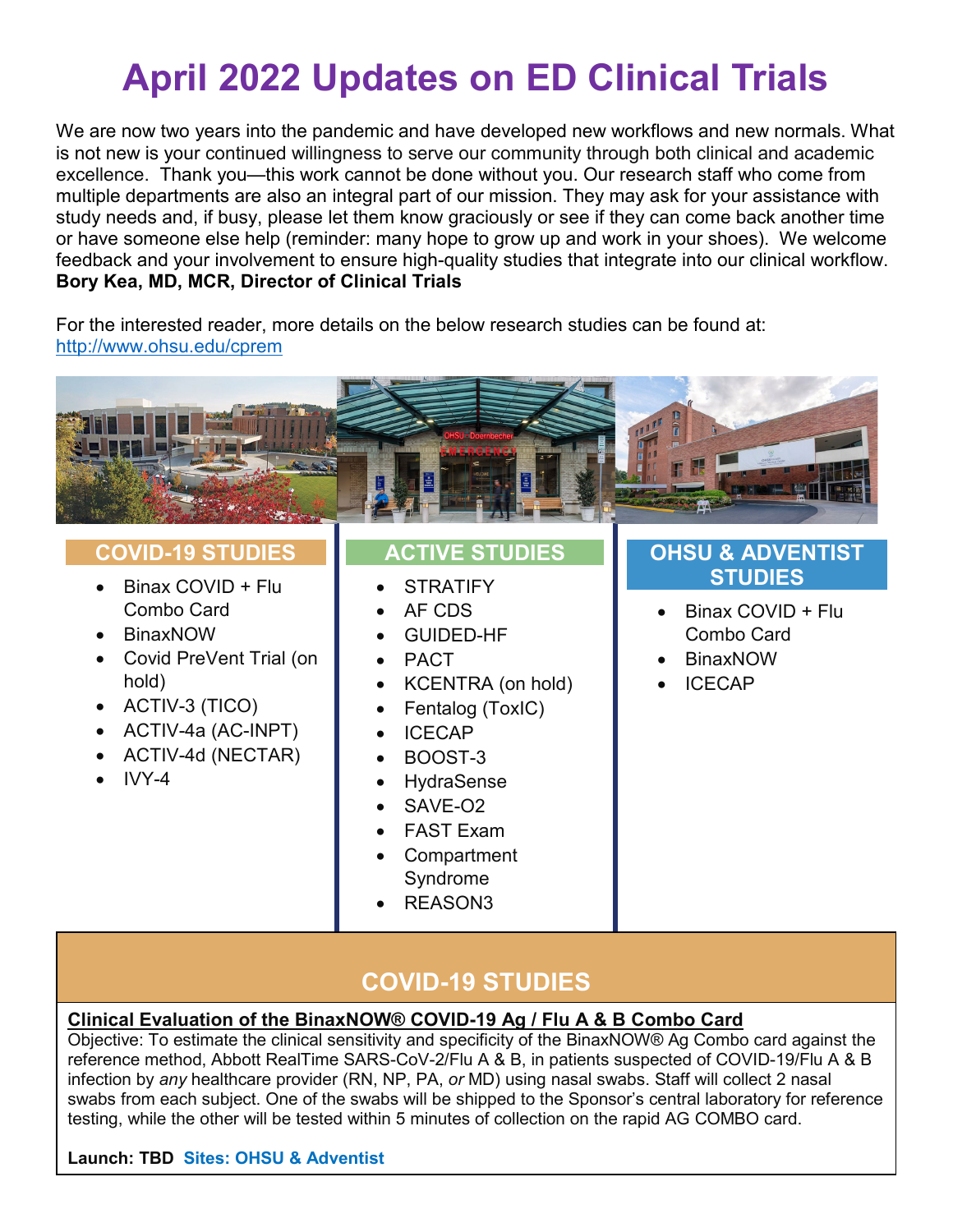#### *Study coordinators will check with clinical staff on suspected COVID-19/Flu A & B patients between Monday – Thursday from 8:00-2:00 PM.*

- **PI**: Bory Kea; **Coordinator**: Keeley McConnell
- **Inclusion**: Subject is suspected of COVID-19/FLU A & B infection by a healthcare provider.
- **Exclusion**: Subject is ≥ eight (8) days from symptom onset, Subjects with active nose bleeds or acute facial injuries/trauma, use of topical nostril treatments within 24 hours, nasal wash within the last 2 hours, currently enrolled in a study to evaluate an investigational drug, already participated in this study, unable/unwilling to provide informed consent, vulnerable populations (prisoners and pregnant woman).
- **Status**: Pre-Launch **Enrolled**:
- **Contact:** Keeley McConnell, Senior Clinical Research Coordinator: [mcconnke@ohsu.edu](mailto:mcconnke@ohsu.edu)

### **Clinical Evaluation of the BinaxNOW® COVID-19 Antigen (Ag) Card**

Objective: To estimate the clinical sensitivity and specificity of the BinaxNOW® COVID-19 Ag card against the reference method, Abbott RealTime SARS-CoV-2, in patients suspected of COVID-19 infection by *any* healthcare provider (RN, NP, PA, *or* MD) using nasal swabs. Staff will collect 2 nasal swabs from each subject. Swabs will be shipped to the Sponsor's central laboratory for reference testing.

#### **Launched: August 2020 Sites: OHSU & Adventist**

#### *Study coordinators will check with clinical staff on suspected COVID-19 patients (there is no time limit on symptom duration) between Monday – Friday from 9:00-4:00 PM.*

- **PI**: Bory Kea; **Coordinator**: Keeley McConnell
- **Inclusion**: Subject is suspected of COVID-19 infection by a healthcare provider.
- **Exclusion**: Subjects with active nose bleeds or acute facial injuries/trauma, currently enrolled in a study to evaluate an investigational drug, already participated in this study, unable/unwilling to provide informed consent, vulnerable populations (prisoners and pregnant woman).
- **Status**: Enrolling; **Enrolled: 312**
- **Contact:** Keeley McConnell, Senior Clinical Research Coordinator: [mcconnke@ohsu.edu](mailto:mcconnke@ohsu.edu)

#### **Covid PreVent Trial**

Purpose: Evaluating a single treatment of very low dose thoracic radiation in patients with s/sx of severe COVID, but prior to intubation, to determine whether intubation can be avoided. Can be on other trials, get normal meds.

- **PI:** Ravi Chandra, Radiation Medicine
- **Inclusion:** >50 yo, s/sx severe COVID (fever, tachypnea, oxygen requirement), hospitalized and sx for less than 9 days
- **Exclusion:** Mechanical ventilation, prior RT or intrinsic pulmonary disease, CHF exacerbation within 6 months
- **Status:** On hold
- **Contact:** Ravi Chandra, [chandrav@ohsu.edu](mailto:chandrav@ohsu.edu)

#### **ACTIV-3 (Therapeutics for Inpatients with COVID-19 [TICO])**

A platform designed for testing therapeutic monoclonal antibody agents for adults hospitalized for COVID-19

**Launched: August 4, 2020 Study Duration: July 2022**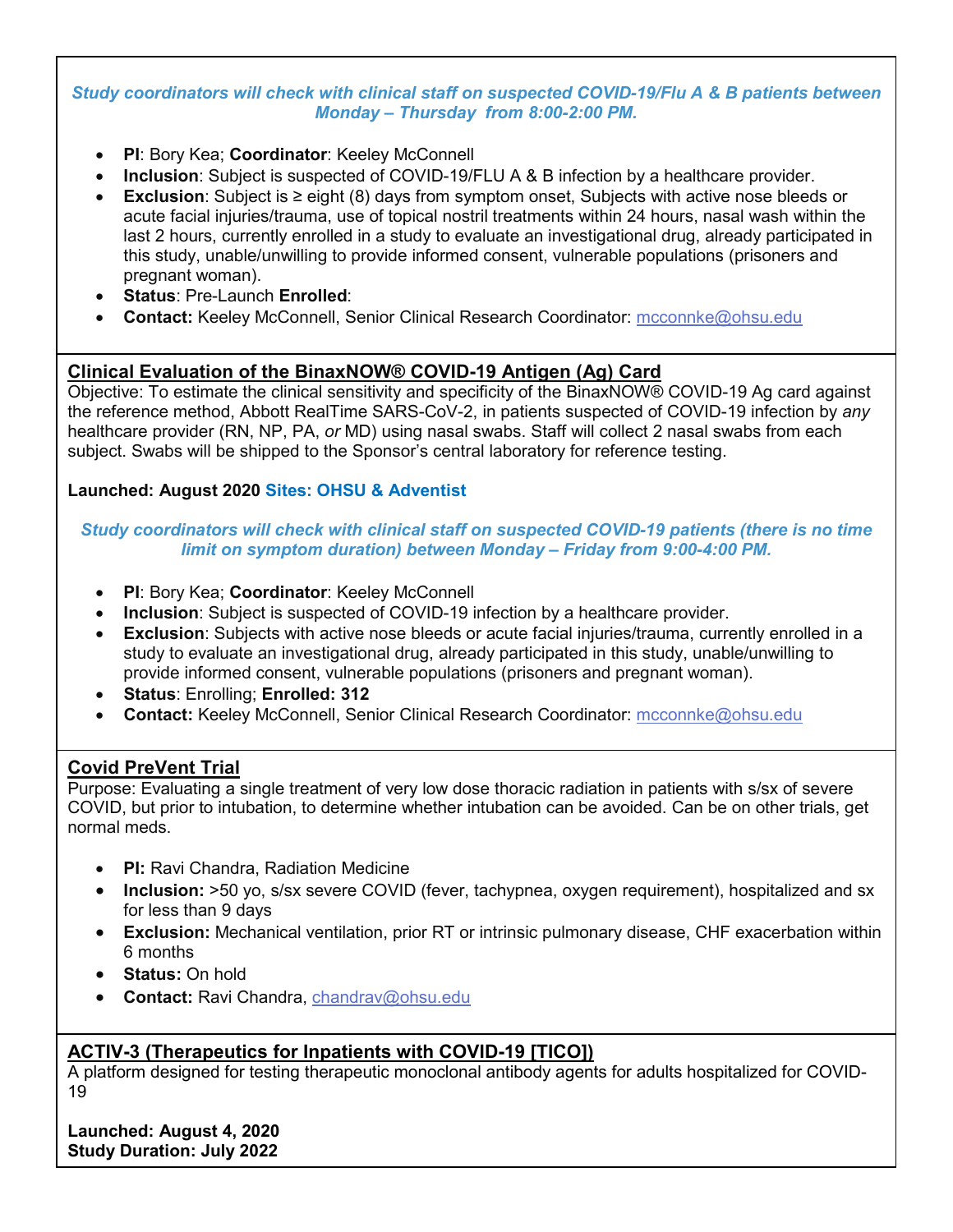- **PI**: Akram Khan, MD; **Coordinators**: PRISM Research Team
- **Inclusion**:  $> 18$  yo, COVID + and symptomatic (< 12 days)
- **Exclusion**: received convalescent plasma, serious condition(s) present at enrollment (i.e. stroke, meningitis, encephalitis, congestive heart failure, DVT or PE)
- **Status**: ACTIVE, **Enrolled: 11**
- **Contact**: Akram Khan, [khana@ohsu.edu](mailto:khana@ohsu.edu) ; Olivia Krol, [krolo@ohsu.edu](mailto:krolo@ohsu.edu) ; page 11912

#### **ACTIV-4a [\(Antithrombotic Strategies in Hospitalized Adults with COVID-19 \[AC-INPT\]\)](https://clinicaltrials.gov/ct2/show/NCT04505774)**

Evaluating the effects of combining a P2Y12 inhibitor with anticoagulants for adults hospitalized for moderate to severe COVID-19. This is a continuation of the ACTIV-4 study, which evaluated prophylactic vs. therapeutic anticoagulation in adults hospitalized with COVID-19.

#### **Launched: September 4, 2020 Study Duration: December 2021**

- **PI:** Akram Khan, MD; **Coordinators**: PRISM Research Team
- **Inclusion:**  $> 18$  yo., COVID + and symptomatic, expected to require hospitalization for  $> 72$  hours
- **Exclusion:** comfort care, ICU level of care (including high flow), ventilated, pregnant, low platelet or hemoglobin counts, contraindication to anticoagulation (i.e. recent stroke, bleeding disorder)
- **Status:** ACTIVE, **Enrolled**: **20**
- **Contact**: Akram Khan, [khana@ohsu.edu](mailto:khana@ohsu.edu) ; Olivia Krol, [krolo@ohsu.edu](mailto:krolo@ohsu.edu) ; page 11912

### **ACTIV-4d (Novel Experimental COVID Therapies Affecting Host Response [NECTAR])**

Evaluating therapies targeting host tissue and the renin-angiotensin-aldosterone system (RAAS) in hospitalized patients with COVID-19.

#### **Launched: January 2022 Study Duration: January 2023**

- **PI:** Akram Khan, MD ; **Coordinators**: PRISM Research Team
- **Inclusion:** > 18 yo., COVID + and symptomatic, requiring oxygen support or SpO2 < 92, hospitalization period < 72 hours
- **Exclusion:** pregnant, breastfeeding, prisoners, end-stage renal team on dialysis, DNR/DNI
- **Status:** ACTIVE, **Enrolled: 10**
- **Contact**: Akram Khan, [khana@ohsu.edu](mailto:khana@ohsu.edu) ; Olivia Krol, [krolo@ohsu.edu](mailto:krolo@ohsu.edu) ; page 11912

# **IVY-4: Influenza and Other Viruses in the Acutely Ill**

Assessing the clinical validity of SARS-CoV-2 RT-PCR results and vaccine effectiveness **Launched: February 2022 Study Duration: February 2023**

- **PI:** Akram Khan, MD ; **Coordinators**: PRISM Research Team
- **Inclusion:** acute symptom onset within 14 days of admission; positive or negative SARS-CoV-2, influenza, or RSV test after onset of symptoms
- **Exclusion:** test > 14 days of onset of symptoms, previously enrolled in surveillance program
- **Status:** ACTIVE, **Enrolled: 129**
- **Contact**: Akram Khan, [khana@ohsu.edu](mailto:khana@ohsu.edu) ; Olivia Krol, [krolo@ohsu.edu](mailto:krolo@ohsu.edu) ; page 11912

# **ACTIVE STUDIES**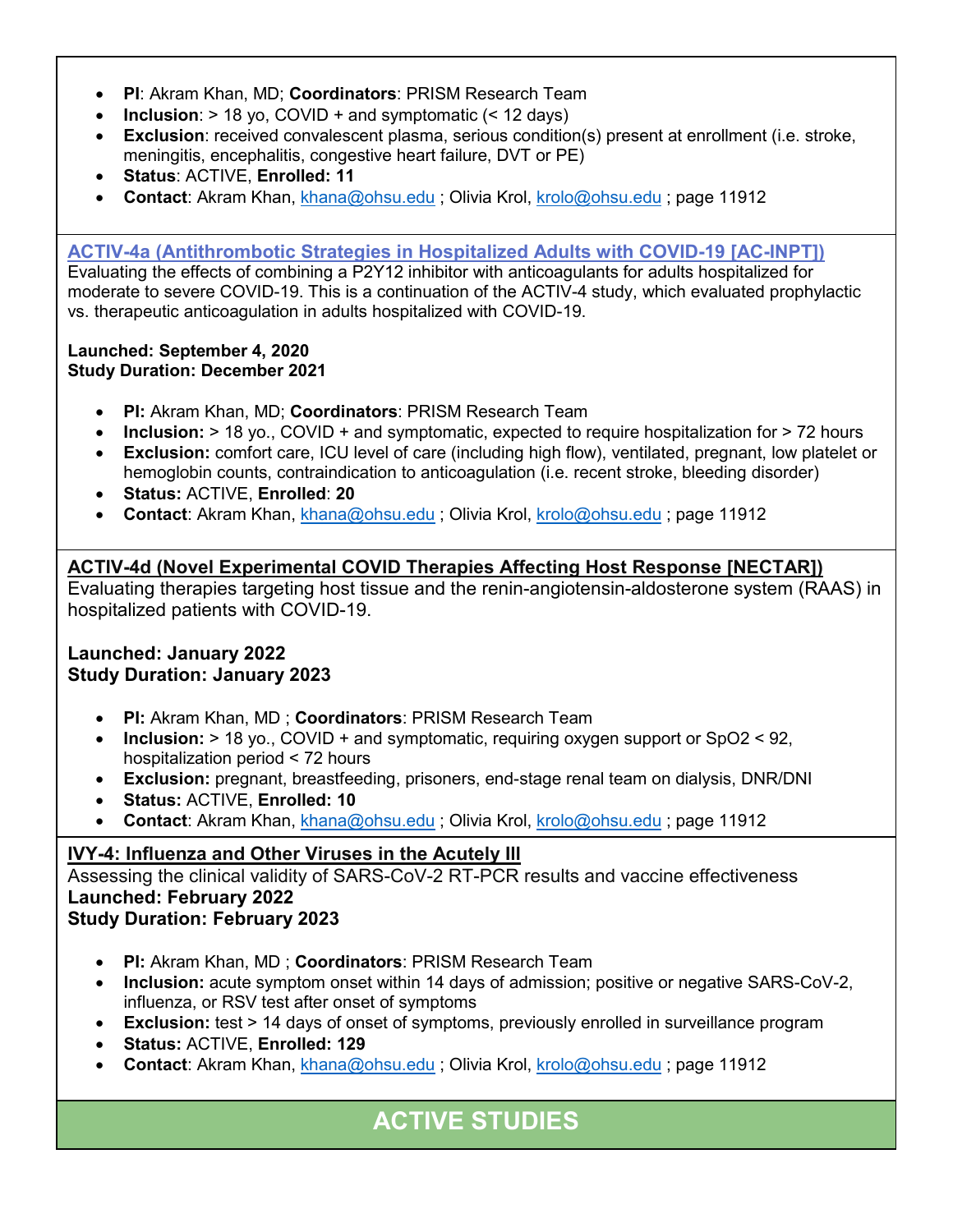#### **Tailored Dissemination and Implementation of Emergency Care Clinical Decision Support to Improve Emergency Department Disposition (STRATIFY)**

STRATIFY is a study on the development and dissemination/implementation of a clinical decision support tool for heart failure risk stratification and disposition. This project aims to examine ED workflow at OHSU and Hillsboro Medical Center (HMC) to determine how to best integrate it into a clinical decision support (CDS) tool for patient and provider shared-decision making, specifically for acute heart failure patients.

#### **The Vanderbilt team leading the study will be on-site on the following dates: OHSU: Thursday, April 14 HMC: Friday, April 15**

You are invited for a 20-30 min group session or individually as it fits your schedule. Food and drinks will be provided for you to eat on your own per OHSU guidelines, and we will have a Yeti travel mug for you too!

- **PI:** Bory Kea; **Study Coordinator**: Joy Kim
- **Status:** Conducting on-site visits
- **Contact:** Joy Kim, [kimjoy@ohsu.edu](mailto:kimjoy@ohsu.edu)



### **Atrial Fibrillation (AF) Clinical Decision Support (CDS) Tool**

A stepped-wedge clinical trial of an electronic clinical decision support tool to improve stroke prevention in patients with atrial fibrillation. Patients and providers will be recruited for qualitative interviews at 3 sites (OHSU, AHP, HMC).

**Launched**: **OHSU - January 11, 2022; HMC – April 4, 2022**

- **PI:** Bory Kea; **Study Coordinator**: Joy Kim
- **Inclusion:** >18 years, OAC naïve
- **Status:** Enrolling; **Enrolled: Quantitative – 15; Qualitative – 2 patients, 4 providers**
- **Contact:** Joy Kim, [kimjoy@ohsu.edu](mailto:kimjoy@ohsu.edu)

### **Implementation of a Self-Care Plan for Patients with Acute Heart Failure Discharged from the ED (GUIDED-HF)**

GUIDED-HF is a multi-site project with implementation of a self-care plan for acute heart failure (HF) at OHSU and Hillsboro Medical Center. This project aims to provide self-care coaching (x3 virtual visits) for patients discharged from the Emergency Department (ED) with HF.

#### **Launched**: **February 1, 2022**

- **PI:** Bory Kea; **Study Coordinator**: Joy Kim
- **Inclusion:** Diagnosed with HF and/or received loop diuretics in ED.
- **Status:** Enrolling; **Enrolled: 5**
- **Contact:** Joy Kim, [kimjoy@ohsu.edu](mailto:kimjoy@ohsu.edu)

# **PACT- Prehospital Airway Control Trial**

PACT is an open-label, multi-site, stepped wedge randomized trial comparing a standard strategy of airway management with a strategy of first attempt with supraglottic airway (SGA) for trauma patients in a prehospital setting. The primary outcome is 24-hour mortality. It is assessed 24 hours after hospital arrival. Eight local agencies in the Clackamas and Washington counties are participating including AMR Clackamas, Clackamas County Fire District 1, Lake Oswego Fire, Molalla Fire, Canby Fire, Tualatin Valley Fire & Rescue, Hillsboro Fire & Rescue, and Metro West Ambulance.

#### **Launched**: **April 1, 2021**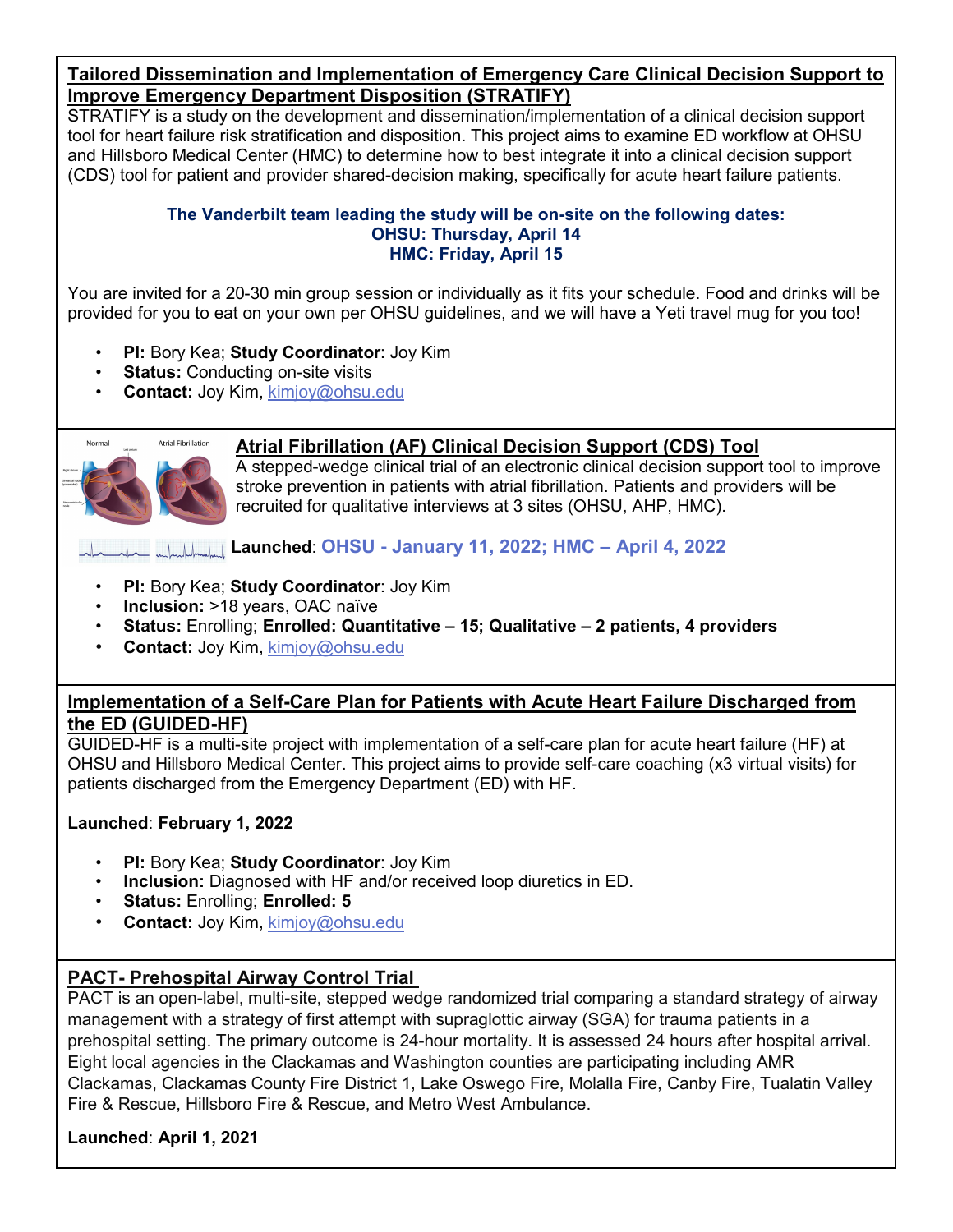- **PI**: Mo Daya, **Co-I**: Marty Schreiber **Coordinator**: Nancy Le, Sam Underwood
- **Inclusion**: Trauma requiring advanced airway management. Indicators of the need for advanced airway management include: a) GCS < 8, b) SpO2 < 90 despite supplemental oxygen, c) ETCO2 > 60 despite supplemental ventilation, or d) provider discretion. **Transport to LITES Trauma Center – OHSU ONLY**.
- **Exclusion**: <15 years of age, pregnant, prisoner, initial advanced airway attempted by a non-PACT agency, in cardiac arrest without ROSC at time of intervention, caustic substance ingestion, airway burns, objection to enrollment voiced by subject or family members at the scene.
- **Status**: Enrolling; **Enrolled: 54**
- **Contact**: Nancy Le, [lena@ohsu.edu](mailto:lena@ohsu.edu)

**\*\*OHSU Team- please remember to document: (1) Date & Time of Airway Exchange and (2) Reason for Airway Exchange (hypoxia, inadequate ventilation, etc).\*\***

# **KCENTRA**

A multicenter, pre-hospital pilot trial to determine the feasibility and safety of Kcentra administration for the early treatment of patients with traumatic shock, compared to placebo, in the field. This study will be conducted under EFIC (Exception from Informed Consent).

#### **Launched**: **March 2021 Sites: OHSU and sites at Houston (2) and Seattle (1)**

- **PI**: Schreiber, **Coordinators**: Samantha Underwood
- Registered with ClinicalTrials.gov: NCT04019015
- FDA IND: Martin Schreiber, 18153
- Inclusion: 18 years and older, SBP <70 or no palpable pulse, suspicion of hemorrhagic shock, transport to participating hospital
- **Status**: On Hold
- **Contact**: Sam Underwood, [underwos@ohsu.edu](mailto:underwos@ohsu.edu)

#### **Predicting medical consequences of novel fentanyl analog overdose using the Toxicology Investigators Consortium (ToxIC)**

Purpose of this multi-center study is molecular identification and quantitation of fentanyl analogues (fentalogs) in a prospective cohort of 1000 Emergency Department (ED) patients with opioid overdose (OD) from the established ToxIC hospital network. The number of subjects to be enrolled at each ToxIC site is approximately between 25-100. As an Exploratory Sub-Aim, we will characterize psychostimulant drug coingestions with fentalogs (e.g. synthetic cannabinoids, cocaine, cathinones, etc.) to provide confirmatory identification and quantitation.

#### **Please use "poisoning by opioids" in your impression for all opioid overdoses.**

#### **Launched**: **November 2020**

- **PI:** Adrienne Hughes; **Study Coordinator**: Joy Kim
- **Inclusion:** ED patient Opioid OD. Availability of waste blood or urine specimens for analysis.
- **Exclusion:** Age < 18 years. Non-toxicological diagnosis. Prisoners. Trauma/Burns.
- **Status:** Resuming in Feb. 2022; **Enrolled: 35**
- **Contact:** Joy Kim, kimjoy@ohsu.edu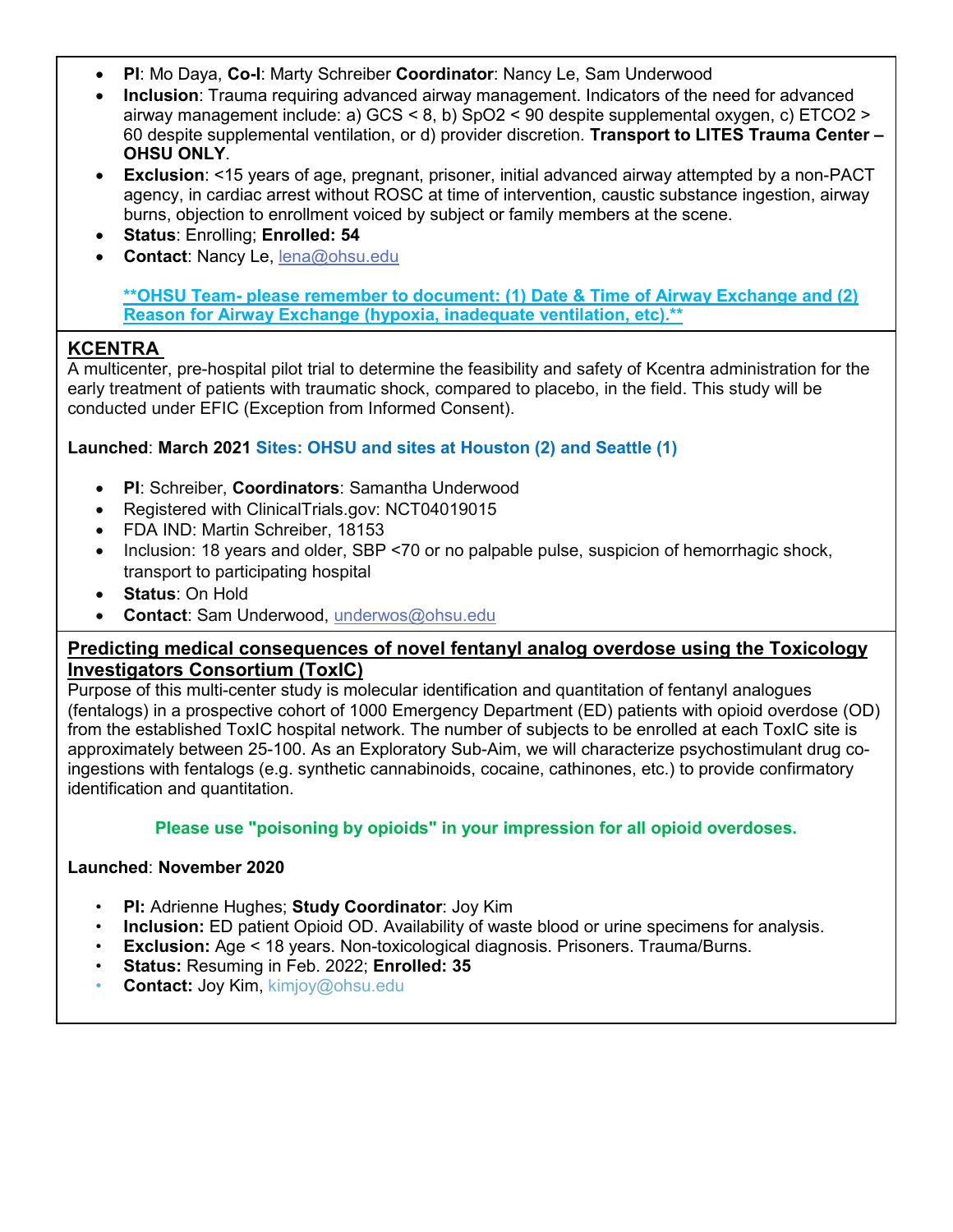

# **ICECAP- Influence of Cooling Duration on Efficacy in Cardiac Arrest Patients (a SIREN Network study)**

This study will enroll comatose adult survivors of out of hospital cardiac arrest that have already been rapidly cooled using a definitive temperature control method.

**Launched**: **September 2020 Site: Portland Adventist ED**

- **ICECAP PI**: Daya, **ICECAP Co-I**: Julia Durrant (OHSU), Miko Enomoto (OHSU), Josh Lupton (OHSU & Portland Adventist), Marwan Mouammar (Portland Adventist), Matthew Neth (Portland Adventist), William Spurlock (Portland Adventist), **Coordinator**: Keeley McConnell
- Registered with ClinicalTrials.gov: NCT 04217551
- FDA IDE: William Meurer, G160072
- **Status**: Enrolling; **Enrolled: 41; All site total: 456**
- **Contact**: Keeley McConnell, [mcconnke@ohsu.edu](mailto:mcconnke@ohsu.edu)

For more information: <https://siren.network/clinical-trials/icecap>



### **BOOST- 3 Brain Oxygen Optimization in Severe TBI Phase-3 Trial (a SIREN Network study)**

BOOST 3 is a trial run through the nationwide SIREN Network. This study is comparing two strategies currently used for monitoring and treating patients with severe traumatic brain injury in the ICU. BOOST 3 allows for EFIC (Exception from Informed Consent) if an LAR is not present (within 6 hours).

### **Launched: March 16, 2020**

- **BOOST-3 PI**: David Zonies, **SIREN PI**: Daya, **Coordinators**: Michael Seigneur (TRG), Jenny Cook EM Coordinator
- Registered with ClinicalTrials.gov: NCT03754114
- **Status**: Enrolling; **Enrolled: OHSU: 20; All site total: 308**
- **Contact:** Michael Seigneur, seigneum[@ohsu.edu](mailto:seigneum@ohsu.edu)

For more information: <https://www.ohsu.edu/school-of-medicine/emergency/boost-3-study>

#### **Digital Capillary Refill with HydraSense**

Using a novel device (Hydrasense) to compare manual vs digital capillary refill: currently enrolling in patients 6mo-65yo.

This study requires NO work or input from RNs or MDs. The study team will work around staff with any patients they enroll to make sure and prioritize your time with them over the study.

#### **Launched**: **September 12, 2018**

- **PI**: Sheridan; **Coordinator**: Jordan Gillespie
- **Status**: Enrolling; **Enrolled**: **524**; Enrollment Goal: 600
- **Contact**: Jordan Gillespie, [gillesjo@ohsu.edu](mailto:gillesjo@ohsu.edu)

# **HydraSense for Sepsis**

A novel device for distal perfusion: currently enrolling in patients 6mo-65yo with fever, sepsis, and ESI 2-3.

#### **Launched**: **June 24, 2019**

• **PI**: Sheridan; **Coordinator**: Jordan Gillespie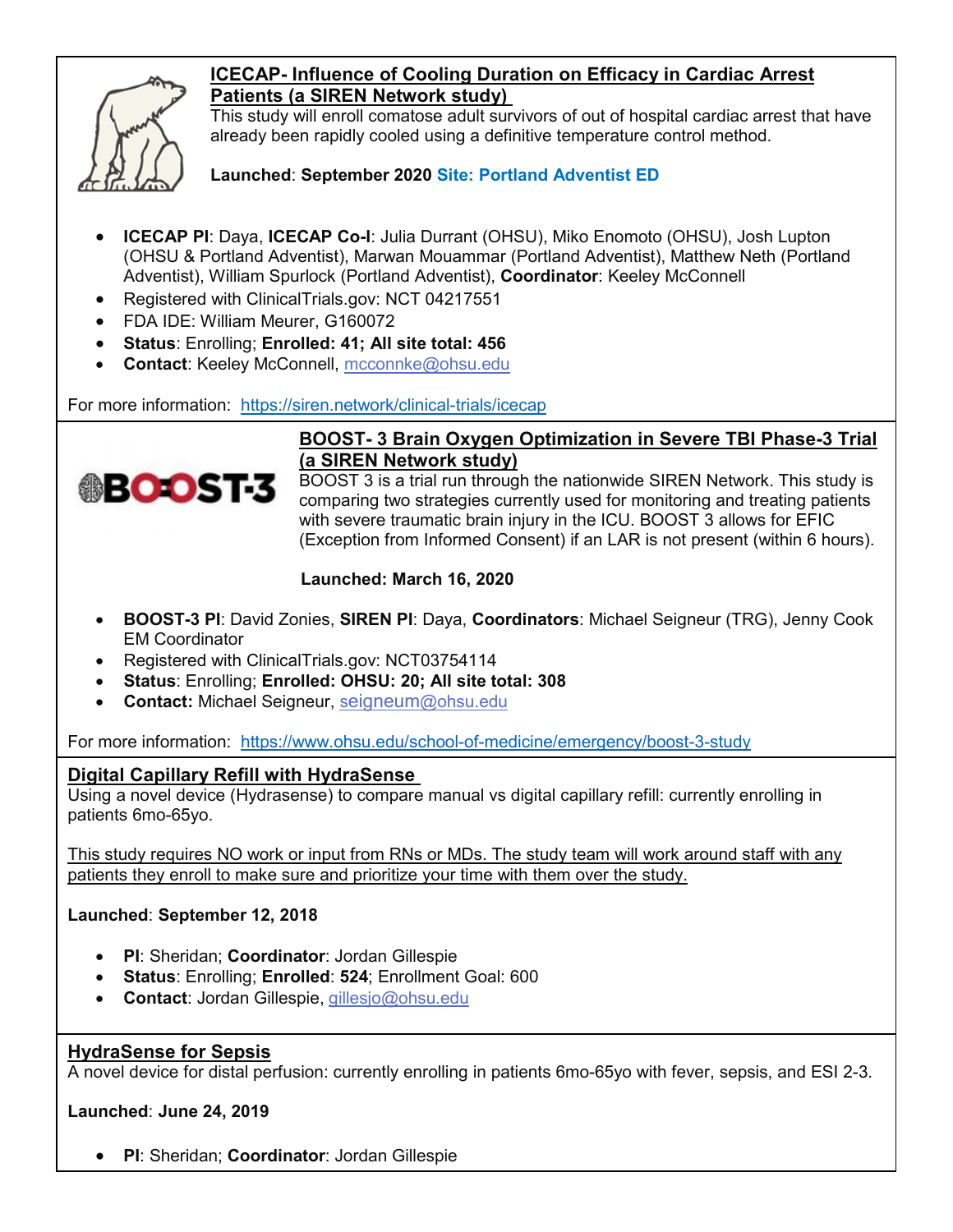- **Status**: Enrolling; **Enrolled**: **524 total, 110 sepsis enrollments**
- **Contact:** Jordan Gillespie; [gillesjo@ohsu.edu](mailto:gillesjo@ohsu.edu)

# **SAVE-O2 - Strategy to Avoid Excessive Oxygen for Critically Ill Trauma Patients**

SAVE-O2 will be a multicenter cluster randomized, stepped wedge implementation trial of a multimodal educational intervention to target normoxia in adult trauma patients admitted to the intensive care unit (ICU). The goal is to improve oxygenation to >90% of eligible patient-hours spent in the desired normoxia range, excluding time without supplemental oxygen or time on FiO2 100% and below the normoxia range.

#### **Launched: October 15, 2020**

- **PI**: Schreiber, **Coordinator**: Samantha Underwood
- **Inclusion**: Patients who meet criteria for entry into the OHSU trauma registry
- **Exclusion**: Age <18 years, Prisoners, Known pregnancy, Transferred patients not admitted through the emergency department
- **Status**: Active
- **Contact**: Samantha Underwood, [underwos@ohsu.edu](mailto:underwos@ohsu.edu)

#### **Automated Ultrasound Image Analysis of the Abdominal FAST Exam**

Purpose of this study is to attain a library positive and negative abdominal ultrasound images of the standard Focused Assessment with Sonography for Trauma (FAST) imaging protocol, which can be subsequently annotated to train a machine learning algorithm.

#### **Launched: October 13, 2021**

- **PI:** Nikolai Schnittke; **Coordinators**: Samantha Underwood and Michael Fleming
- **Inclusion:** Adults ED trauma patients who either have a positive FAST exam performed and saved by the clinical team, or have a CT scan of the abdomen/pelvis performed as part of the trauma workup, with follow-up research FAST performed by the study team. Non-trauma patients with peritoneal fluid are also eligible for a research FAST exam performed by the study team.
- **Exclusion:** Skin disease and/or wounds that would preclude transducer placement, prisoners.
- **Status:** Active
- **Contact:** Nikolai Schnittke, [schnittk@ohsu.edu](mailto:schnittk@ohsu.edu)

For potential enrollment please call or page TRG: 4-5939 pager: 11502

#### **Observational Study of Extremity Compartment Syndrome Using SWE and MFI**

An observational study to evaluate the utility of two ultrasound modes (shear wave elastography and microvascular flow imaging) in the diagnosis of compartment syndrome related to lower and/or upper extremity traumatic injury.

#### **Launched: May 5, 2021**

- **PI:** Kenton Gregory
- **Inclusions:** Adult ED patients with suspected (clinical suspicion and/or high-risk injury requiring scheduled compartment checks) single or multiple acute compartment syndrome of the lower and/or upper extremity.
- **Exclusions:** Prior fasciotomy of affected extremity, Skin disease and/or wounds that would preclude transducer placement, Prisoners.
- **Status:** Active
- **Contact:** Nikolai Schnittke, [schnittk@ohsu.edu](mailto:schnittk@ohsu.edu) ; Bryson Hicks, [hicksbr@ohsu.edu](mailto:hicksbr@ohsu.edu)